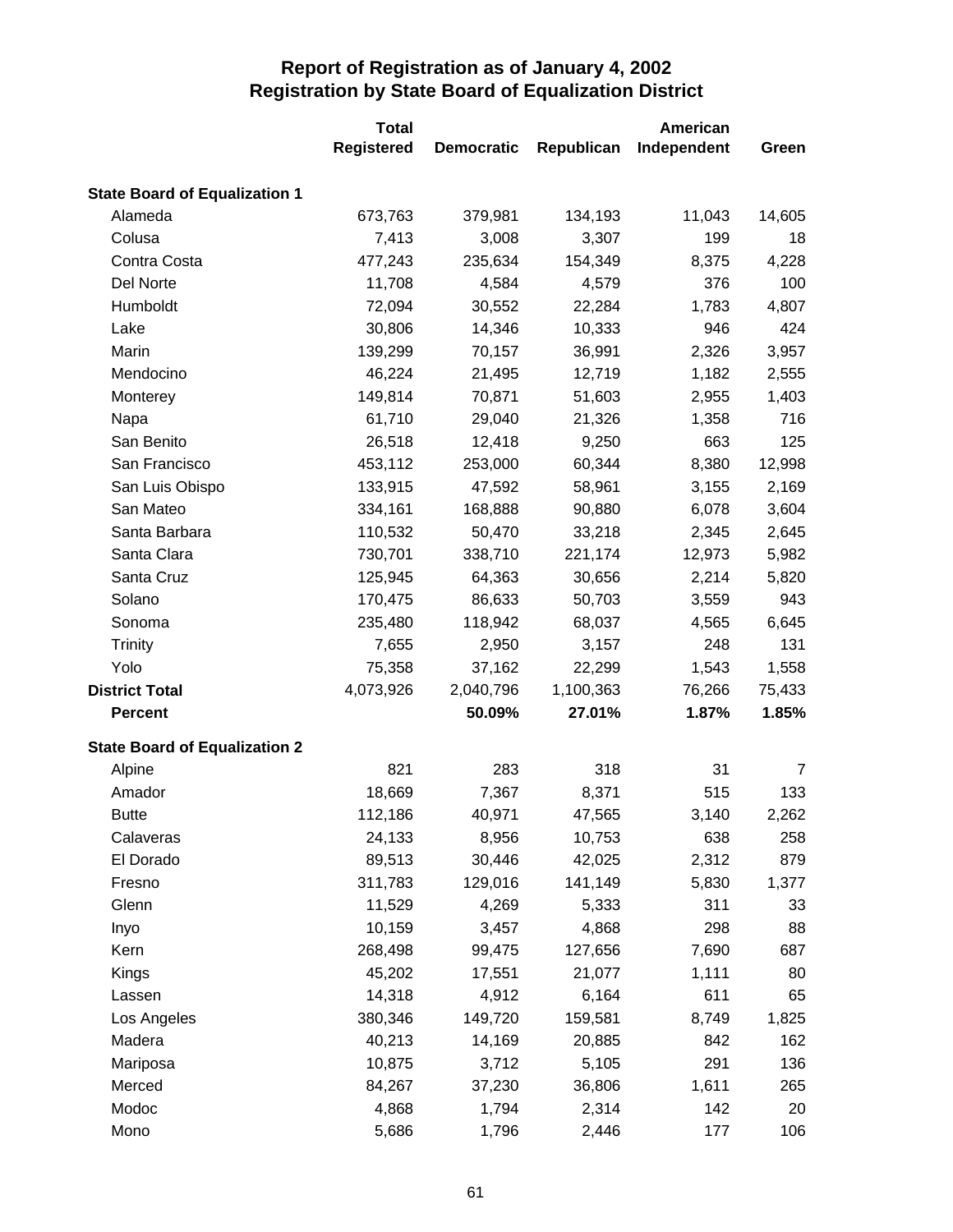|                                      |             |                    |        | <b>Declined to</b>   |              |
|--------------------------------------|-------------|--------------------|--------|----------------------|--------------|
|                                      | Libertarian | <b>Natural Law</b> | Reform | <b>Miscellaneous</b> | <b>State</b> |
| <b>State Board of Equalization 1</b> |             |                    |        |                      |              |
| Alameda                              | 3,505       | 2,358              | 1,680  | 8,969                | 117,429      |
| Colusa                               | 36          | 3                  | 18     | 29                   | 795          |
| Contra Costa                         | 2,309       | 1,058              | 1,758  | 17,459               | 52,073       |
| Del Norte                            | 73          | 5                  | 71     | 69                   | 1,851        |
| Humboldt                             | 738         | 69                 | 263    | 488                  | 11,110       |
| Lake                                 | 233         | 39                 | 184    | 138                  | 4,163        |
| Marin                                | 813         | 198                | 710    | 441                  | 23,706       |
| Mendocino                            | 376         | 65                 | 293    | 432                  | 7,107        |
| Monterey                             | 768         | 151                | 546    | 602                  | 20,915       |
| Napa                                 | 351         | 71                 | 239    | 488                  | 8,121        |
| San Benito                           | 187         | 16                 | 116    | 151                  | 3,592        |
| San Francisco                        | 2,983       | 1,185              | 1,217  | 3,191                | 109,814      |
| San Luis Obispo                      | 986         | 204                | 553    | 2,022                | 18,273       |
| San Mateo                            | 1,842       | 593                | 1,173  | 1,252                | 59,851       |
| Santa Barbara                        | 855         | 218                | 705    | 1,745                | 18,331       |
| Santa Clara                          | 5,421       | 937                | 3,372  | 2,439                | 139,693      |
| Santa Cruz                           | 1,327       | 236                | 677    | 1,354                | 19,298       |
| Solano                               | 764         | 150                | 694    | 1,041                | 25,988       |
| Sonoma                               | 1,719       | 277                | 1,129  | 1,820                | 32,346       |
| Trinity                              | 95          | 11                 | 23     | 141                  | 899          |
| Yolo                                 | 413         | 89                 | 246    | 892                  | 11,156       |
| <b>District Total</b>                | 25,794      | 7,933              | 15,667 | 45,163               | 686,511      |
| <b>Percent</b>                       | 0.63%       | 0.19%              | 0.38%  | 1.11%                | 16.85%       |
| <b>State Board of Equalization 2</b> |             |                    |        |                      |              |
| Alpine                               | 8           | 1                  | 6      | 3                    | 164          |
| Amador                               | 132         | 14                 | 110    | 243                  | 1,784        |
| <b>Butte</b>                         | 810         | 78                 | 308    | 1,210                | 15,842       |
| Calaveras                            | 366         | 39                 | 126    | 115                  | 2,882        |
| El Dorado                            | 663         | 75                 | 369    | 657                  | 12,087       |
| Fresno                               | 1,287       | 309                | 794    | 861                  | 31,160       |
| Glenn                                | 46          | 10                 | 19     | 61                   | 1,447        |
| Inyo                                 | 61          | $\overline{7}$     | 20     | 86                   | 1,274        |
| Kern                                 | 1,612       | 282                | 1,011  | 903                  | 29,182       |
| Kings                                | 135         | 64                 | 104    | 92                   | 4,988        |
| Lassen                               | 101         | 12                 | 72     | 77                   | 2,304        |
| Los Angeles                          | 2,030       | 990                | 1,345  | 3,219                | 52,887       |
| Madera                               | 190         | 34                 | 106    | 174                  | 3,651        |
| Mariposa                             | 98          | 11                 | 38     | 210                  | 1,274        |
| Merced                               | 285         | 45                 | 183    | 229                  | 7,613        |
| Modoc                                | 31          | $\overline{c}$     | 17     | 10                   | 538          |
| Mono                                 | 64          | $\overline{c}$     | 19     | 23                   | 1,053        |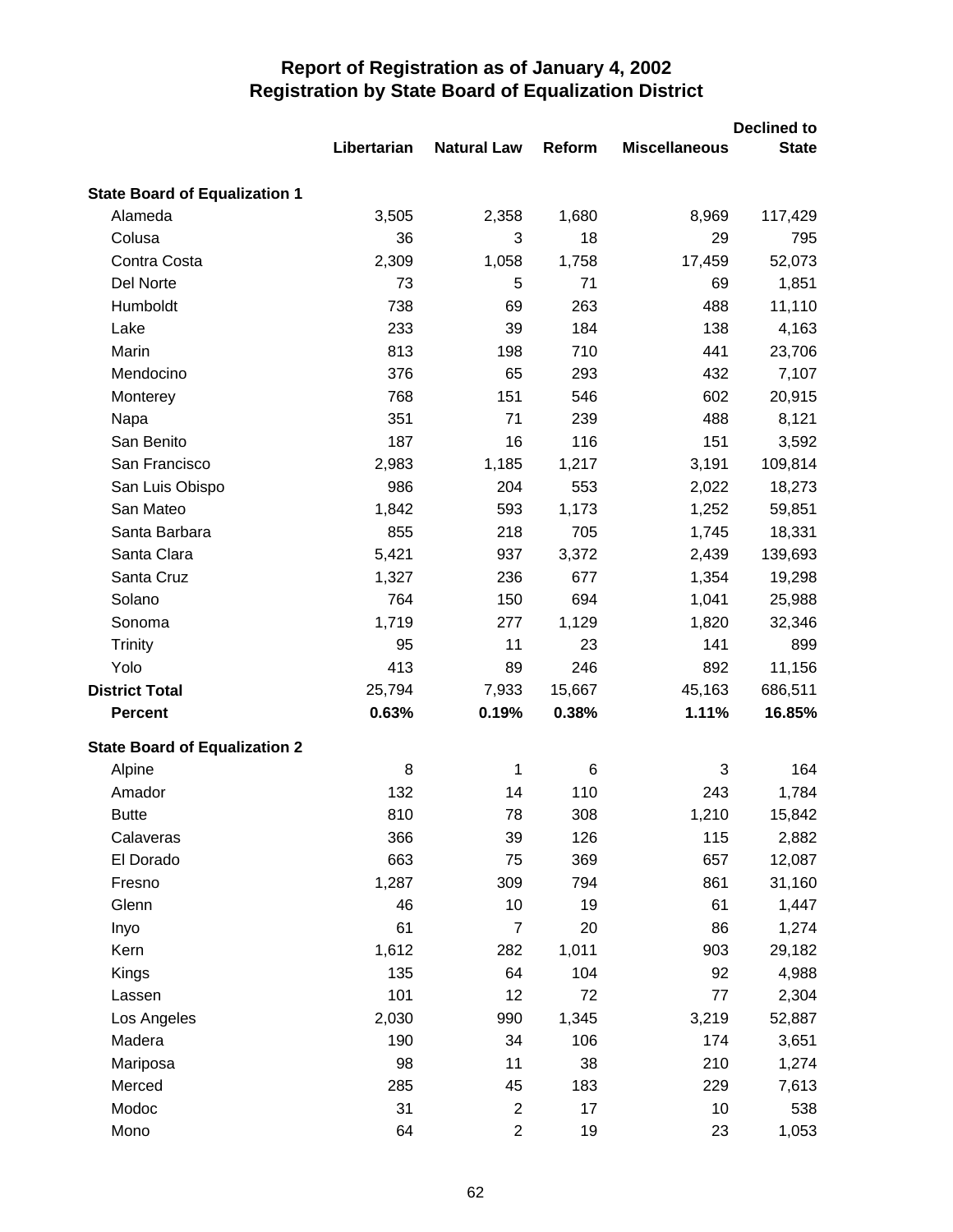|                                      | <b>Total</b>      |                   |            | American    |         |
|--------------------------------------|-------------------|-------------------|------------|-------------|---------|
|                                      | <b>Registered</b> | <b>Democratic</b> | Republican | Independent | Green   |
| Nevada                               | 57,336            | 18,634            | 26,191     | 1,261       | 1,728   |
| Placer                               | 145,914           | 46,827            | 73,301     | 2,964       | 1,139   |
| Plumas                               | 12,141            | 4,565             | 5,268      | 374         | 85      |
| Sacramento                           | 590,541           | 271,908           | 209,542    | 13,178      | 5,339   |
| San Bernardino                       | 241,222           | 123,266           | 80,202     | 5,169       | 672     |
| San Joaquin                          | 233,578           | 101,848           | 106,129    | 3,631       | 746     |
| Santa Barbara                        | 94,451            | 33,620            | 42,876     | 1,981       | 947     |
| Shasta                               | 81,873            | 28,080            | 39,507     | 2,362       | 396     |
| Sierra                               | 2,266             | 785               | 938        | 78          | 22      |
| Siskiyou                             | 24,264            | 9,452             | 10,066     | 725         | 225     |
| <b>Stanislaus</b>                    | 193,895           | 82,603            | 82,558     | 4,396       | 603     |
| Sutter                               | 36,583            | 12,903            | 18,155     | 850         | 101     |
| Tehama                               | 25,975            | 10,126            | 11,325     | 939         | 88      |
| Tulare                               | 119,930           | 46,265            | 56,221     | 2,771       | 362     |
| Tuolumne                             | 30,118            | 12,180            | 12,908     | 800         | 281     |
| Ventura                              | 384,076           | 149,580           | 158,508    | 8,876       | 3,284   |
| Yuba                                 | 23,831            | 9,481             | 9,855      | 833         | 139     |
| <b>District Total</b>                | 3,731,060         | 1,517,247         | 1,585,966  | 85,487      | 24,540  |
| <b>Percent</b>                       |                   | 40.67%            | 42.51%     | 2.29%       | 0.66%   |
| <b>State Board of Equalization 3</b> |                   |                   |            |             |         |
| Imperial                             | 45,906            | 24,465            | 12,916     | 1,014       | 100     |
| Los Angeles                          | 122,264           | 49,626            | 49,861     | 2,050       | 897     |
| Orange                               | 1,274,872         | 409,153           | 625,661    | 24,450      | 5,801   |
| Riverside                            | 612,129           | 223,266           | 290,276    | 13,838      | 2,192   |
| San Bernardino                       | 375,475           | 138,606           | 172,463    | 10,211      | 1,508   |
| San Diego                            | 1,348,144         | 482,481           | 558,284    | 32,289      | 9,461   |
| <b>District Total</b>                | 3,778,790         | 1,327,597         | 1,709,461  | 83,852      | 19,959  |
| <b>Percent</b>                       |                   | 35.13%            | 45.24%     | 2.22%       | 0.53%   |
| <b>State Board of Equalization 4</b> |                   |                   |            |             |         |
| Los Angeles                          | 3,659,824         | 2,000,209         | 933,417    | 63,005      | 24,099  |
| <b>District Total</b>                | 3,659,824         | 2,000,209         | 933,417    | 63,005      | 24,099  |
| <b>Percent</b>                       |                   | 54.65%            | 25.50%     | 1.72%       | 0.66%   |
| <b>StateTotal</b>                    | 15,243,600        | 6,885,849         | 5,329,207  | 308,610     | 144,031 |
| <b>Percent</b>                       |                   | 45.17%            | 34.96%     | 2.02%       | 0.94%   |